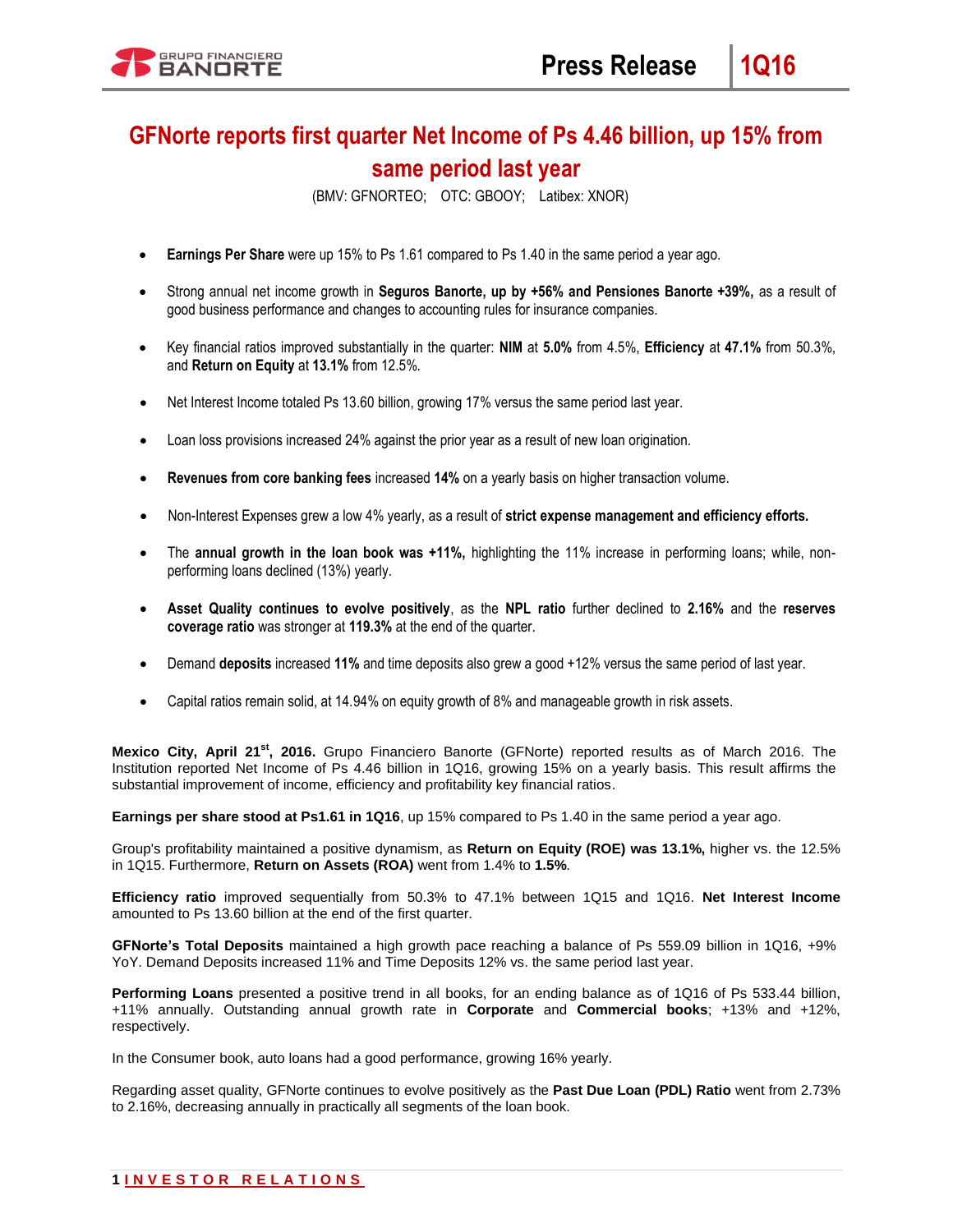

**The Capitalization ratio (**CR) was 14.94% at the end of 1Q16.

### Contribution to GFNorte's Net Income

GFNorte's financial results were supported by the Insurance company, the Brokerage House and the Pensions company.

**Seguros Banorte** achieved a 56% annual increase in profits at the end of 1Q16, reporting gains of Ps 916 million.

**Casa de Bolsa Banorte Ixe** reported profits of Ps 154 million in 1Q16, up +45% yearly.

**Pensiones Banorte** grew 39% versus the same period last year, amounting to Ps 122 million in 1Q16.

# **Recent Events**

## **CREDIT RATINGS**

#### *Standard & Poor*'*s and Fitch Ratings confirm ratings for GFNorte and Subsidiaries*

On March 17<sup>th</sup> Standard & Poor's confirmed ratings for Banco Mercantil del Norte, S.A. ("Banorte") and Casa de Bolsa Banorte Ixe, S.A. de C.V. ("Casa de Bolsa Banorte Ixe, S.A. de C.V."), all with stable outlook.

The affirmation reflects the internal capital generation, business diversification and adequate risk management and asset quality.

Additionally, on March 18<sup>th</sup> and 22<sup>nd</sup> Fitch Ratings confirmed ratings for Grupo Financiero Banorte, S.A.B. de C.V. ("GFNorte"), Banorte, Arrendadora y Factor Banorte, S.A. de C.V., Almacenadora Banorte, S.A. de C.V., Casa de Bolsa Banorte Ixe, Seguros Banorte S.A de C.V. and Pensiones Banorte, S.A. de C.V., all the aforementioned with stable outlook.

GFNorte's ratings confirmation reflects the growth and diversification of the business achieved in recent years; while Banorte's ratings confirmation reflects its business position and market share, adequate and stable financial performance, improved capital position, reasonable level of reserves to absorb losses and improved asset quality. Furthermore, ratings of the nonbank subsidiaries consider GFNorte's support and the strategic importance of these entities in the Group's strategy.

#### *Moody's reviews for downgrade several Banorte's ratings*

El 4 de abril Moody's Investor Service placed on review for downgrade several Mexican banks' ratings, among them Banorte's:

- standalone baseline credit assessment (BCA) and adjusted BCA of baa1;
- long-term global local and foreign currency deposit ratings of A3;
- long-term global local currency (GLC) subordinated and junior subordinated debt ratings of Baa2 and Baa3 (hyb), respectively, and;
- long and short-term Counterparty Risk (CR) Assessments of A2(cr)/Prime-1(cr).

These rating actions followed Moody's decision to change the outlook of Mexico's A3 government bond rating to negative from stable on March 31<sup>st</sup>, and subsequently, to change Mexico's Macro Profile to Moderate +, from Strong.

Additionally, in the same date, the agency downgraded the rating of BNORTCB07 certificates from Baa1 (sf) to Baa2 (sf) (Global Scale, Local Currency) and from Aaa.mx (sf) to Aa1.mx (sf) (Mexican Scale). This action was driven by: the downgrade of PEMEX's ("Petróleos Mexicanos") ratings, as 18% of the underlying collateral is backed by PEMEX notes and the risks associated with the foreign currency and interest rate swap provided by Banorte.